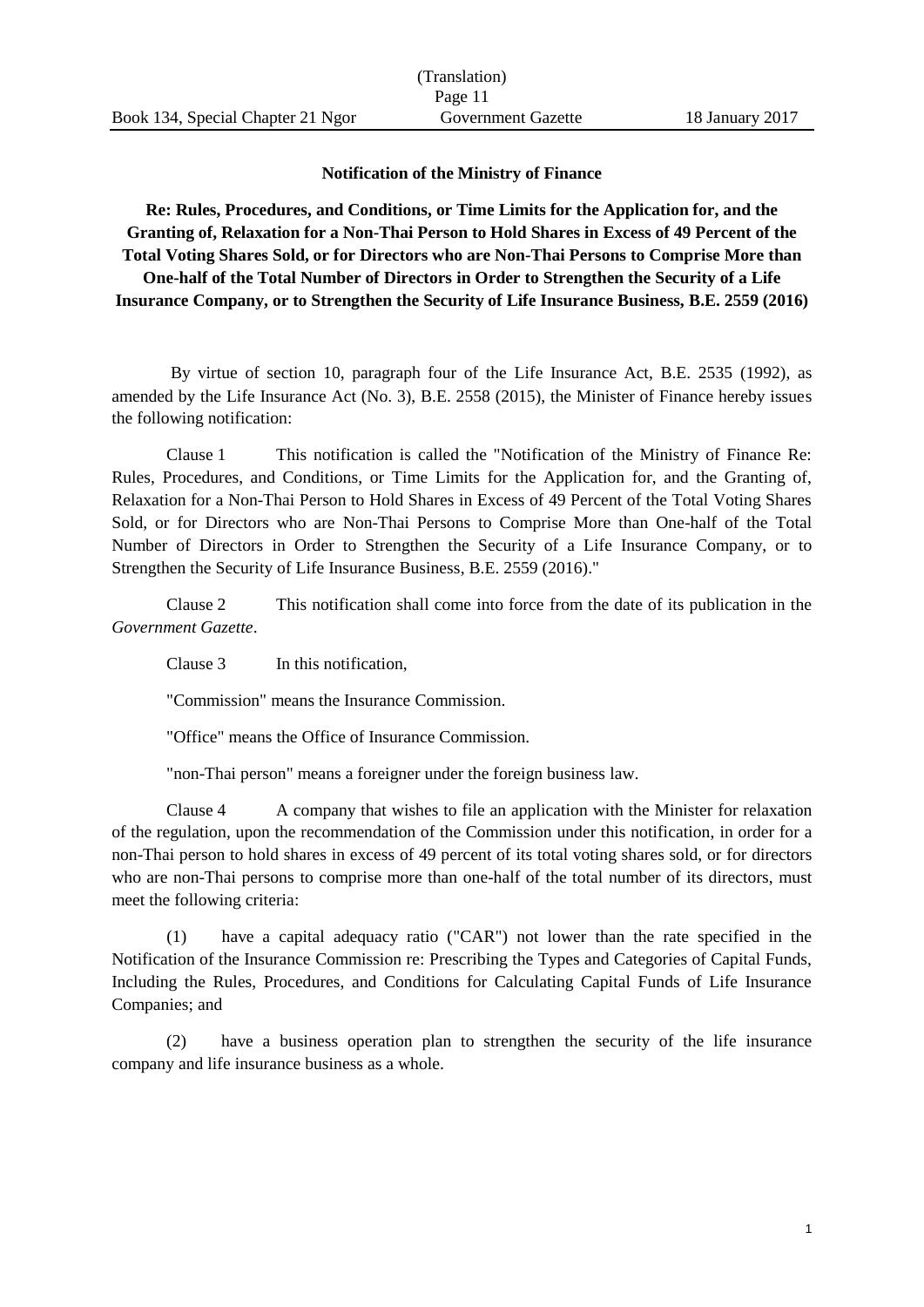|                                   | (Translation)      |                 |
|-----------------------------------|--------------------|-----------------|
|                                   | Page 12            |                 |
| Book 134, Special Chapter 21 Ngor | Government Gazette | 18 January 2017 |

Clause 5 A non-Thai person for whom relaxation will be sought by the company in order to hold its shares according to clause 4 must be an insurance company, or a company in a business sector that is related to and supports the undertaking of an insurance business, and must have the following qualifications:

(1) have no less than 10 years of expertise and experience that are relevant to and support the undertaking of an insurance business;

(2) have financial and operational security, with a credit rating of itself or its parent company not below "A" from a recognized credit rating agency, and with an international network of business operations;

(3) have an explicit business operation policy and a plan for the transfer of technology and expertise, in order to develop the company's management system and enhance its business operation capability and competitiveness; and

(4) be able to provide financial support to enable the company to implement the business operation plan specified in clause 4(2) as well as to continue its business with security and stability.

Clause 6 In applying for relaxation, the company shall file an application with the Minister, upon the recommendation of the Commission, through the Office, together with the following documents and evidence to support consideration:

(1) the details of the calculation of CAR as of the end of the latest quarter or year;

(2) the business operation plan, covering a period of at least three years, which must demonstrate the strengthening of security; development of management systems; corporate governance; efficient operating systems; technology systems and the transfer of technology; knowledgeable and expert personnel, as well as the development of products and distribution channels, in order to elevate the operational standards and capability and promote the development of the life insurance business for its growth and stability. This plan must also consist of at least the following details:

- (a) the business strategies, consisting of:
	- 1) vision, direction, and main target of the business operation;
	- 2) main business bases and insurance products;
	- 3) target customer bases; and
	- 4) competition and customer approach strategies;
- (b) a business plan, consisting of:
	- 1) target and business expansion;
	- 2) insurance underwriting and re-insurance;
	- 3) management of assets, liabilities, and investments; and
	- 4) development of insurance products, offering process, and distribution

channels;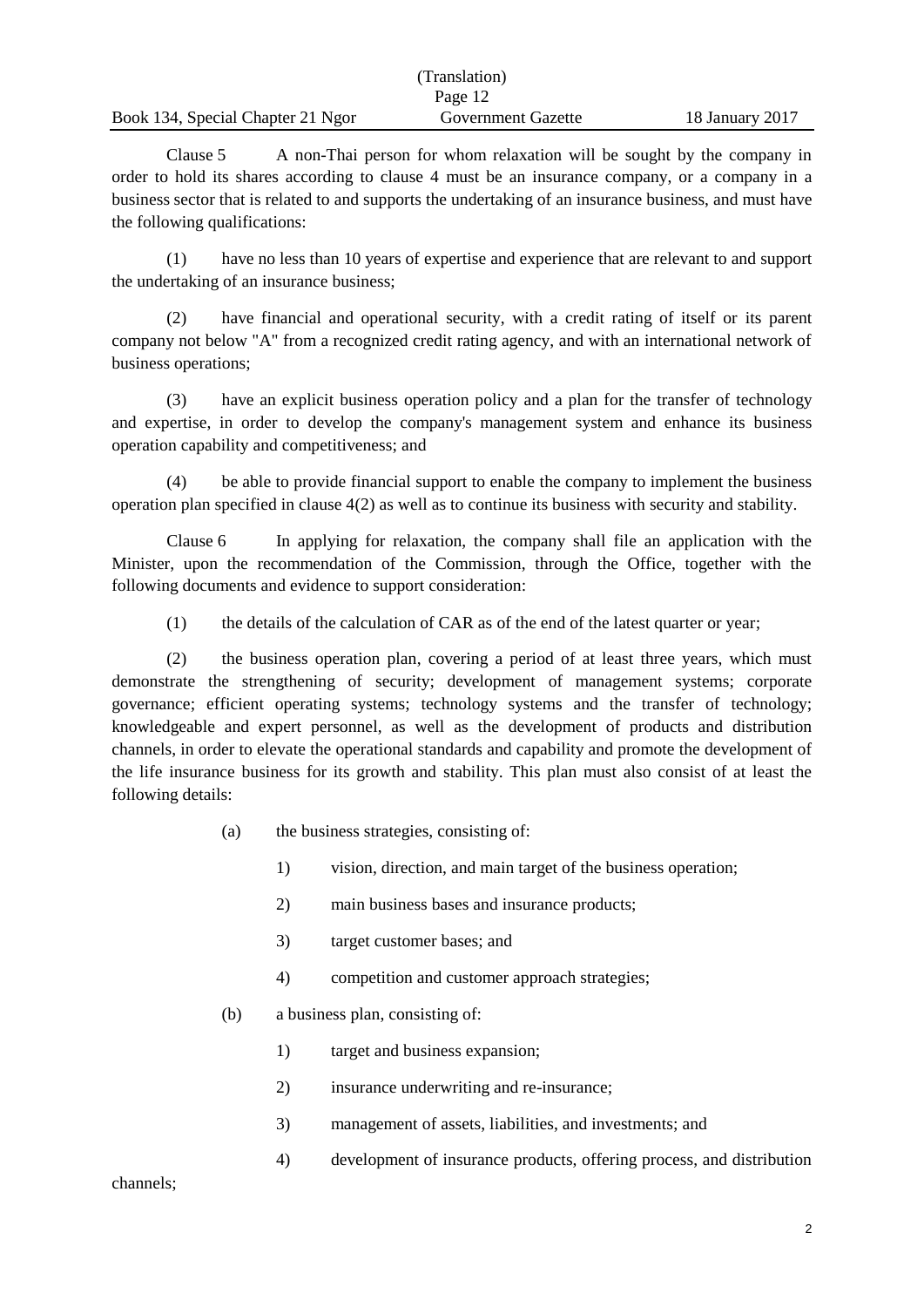(c) corporate governance, risk management, internal control, and compliance with the law;

(d) the operating systems for accounting, finance, database, insurance underwriting, claim payment, and customer service;

expertise;

(e) a plan for development of technology systems and transfer of technology and

(f) a human resource plan that provides for personnel in sufficient numbers, and with adequate qualifications and expertise, in various fields; in particular, the actuaries, auditors, and underwriters, including a plan for development of knowledge, expertise, and skill of the company's personnel;

(g) the capital management plan and financial information, consisting of:

1) the capital management plan, capital increase details, and target CAR which corresponds to the outcome of the Own Risk and Solvency Assessment (ORSA), including a plan if the CAR is below the target;

2) the company's projected financial statements and projected CAR for at least three years, stating the details of the assumptions for the preparation of the projection; and

3) the shareholder dividend policy;

(h) an analysis of the competition, consisting of:

1) an analysis of the economic conditions and insurance industry; and

2) an analysis of the strengths, weaknesses, opportunities, and obstacles in the operation of business;

(3) the documents evidencing that the non-Thai person for whom relaxation will be sought by the company in order to hold its shares has the qualifications and ability as specified in clause 5, which consist of at least the following:

(a) the details of the non-Thai shareholder, such as structure of its business group and organization; its expertise; past operating results; audited financial statements of the previous three years, etc.;

(b) the credit ratings for the previous three years by the credit rating agencies, and the latest credit rating report;

(c) evidence of business operations of the shareholder who is a non-Thai person under clause 5, such as a certificate of incorporation of a company, or a letter evidencing its status as a juristic business operator that is certified by the embassy or consulate of the relevant country in Thailand, or by a notary public or person with the same power and duties as a notary public; and if the non-Thai person under clause 5 is under the supervision of an overseas regulatory agency, a document evidencing the permission to operate a business in that country from the regulatory agency;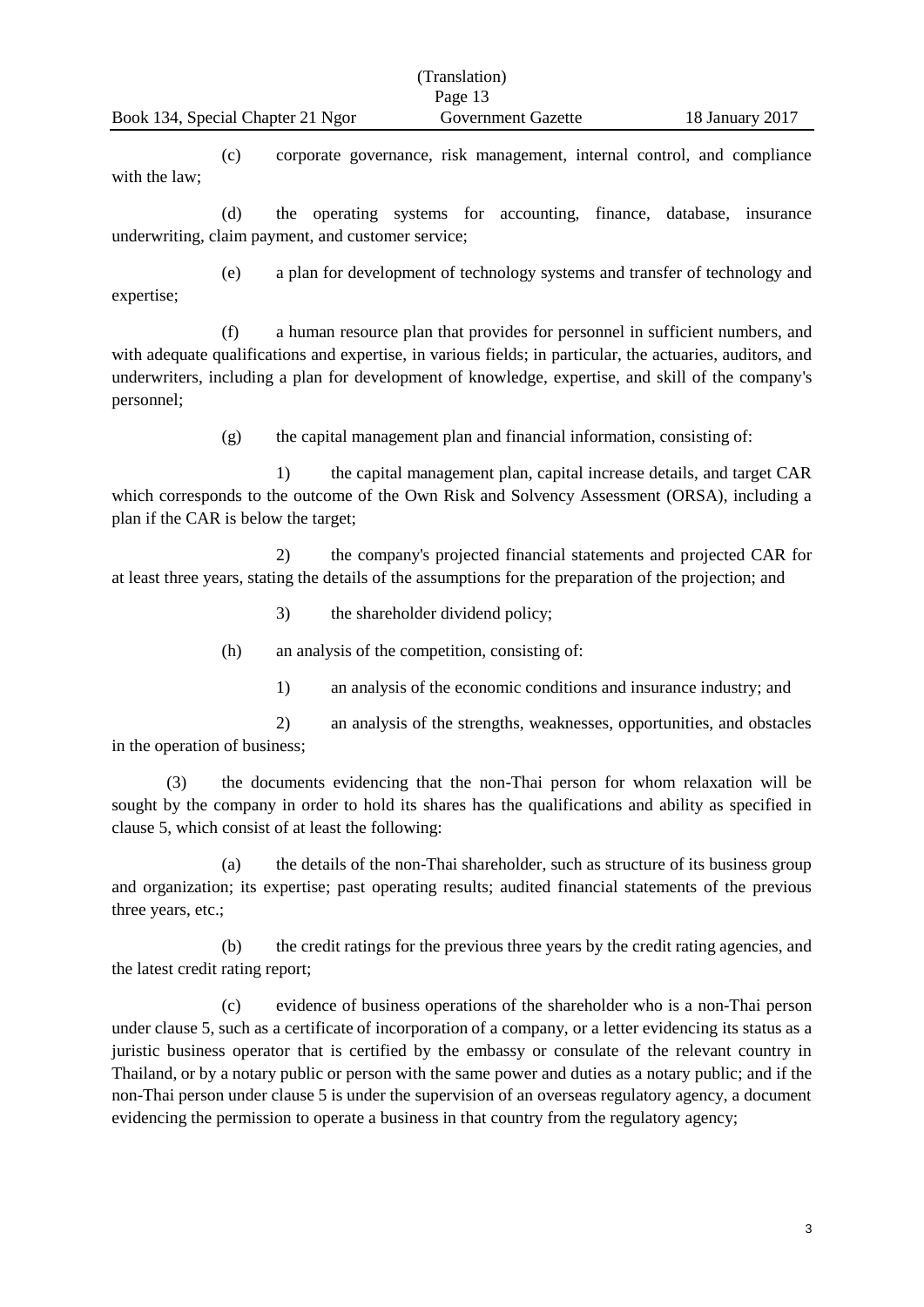|                                   | (Translation)      |                 |
|-----------------------------------|--------------------|-----------------|
|                                   | Page 14            |                 |
| Book 134, Special Chapter 21 Ngor | Government Gazette | 18 January 2017 |

(d) a letter of permission to hold shares in the company under clause 4 to operate a business, or a written certification that the operations meet the standards consistent with the regulations of the regulatory agency of the relevant country, if the non-Thai person under clause 5 is under the supervision of that overseas regulatory agency; and

(e) a written certification of the non-Thai person under clause 5, or of its parent company, which certifies that:

1) it will oversee and ensure that the company applying for relaxation under this notification complies with the existing or future laws, regulations, and policies of the regulatory agency in Thailand;

2) it will immediately and fully support the liquidity and capital increase in the company applying for relaxation under this notification once its CAR drops, or is likely to drop, below the target specified by the company in its business operation plan; and

3) it will provide information to the Office upon request.

(4) the organization structure complies with the corporate governance framework, and is consistent with and supportive to the implementation of the business operation plan;

(5) the shareholders structure, as of the present and after the relaxation;

(6) if the company wishes to seek relaxation for its non-Thai directors to comprise more than one-half of the total number of directors, the company must submit additional documents, as follows:

(a) a written certification that the non-Thai persons who will be its directors have the qualifications and possess no prohibited characteristics as specified by law, and have the roles, duties, and responsibilities as specified in the Notification of the Office of Insurance Commission re: Practice Guidelines, Structure, Qualifications, and Code of Best Practice of Directors of Life Insurance Companies and Non-life Insurance Companies; and

(b) a document showing the details about the ratio of the company's directors, as at present and after the relaxation.

Clause 7 In considering the relaxation under this notification, the Office may demand that the company or the non-Thai person that will hold shares in the company under clause 5 provide clarification in person, or submit additional documents or evidence to support the Minister's consideration, upon the recommendation of the Commission. If that company or person fails to comply therewith, it shall be deemed that the company no longer wishes to file the application for relaxation under this notification.

Clause 8 In considering the application for relaxation under this notification, the Commission will consider and submit its recommendation to the Minister within 90 days from the date the Office receives the correct and complete application, documents, and clarifications. The Minister will consider and notify the company of the result within 90 days from the date of receiving the Commission's recommendation.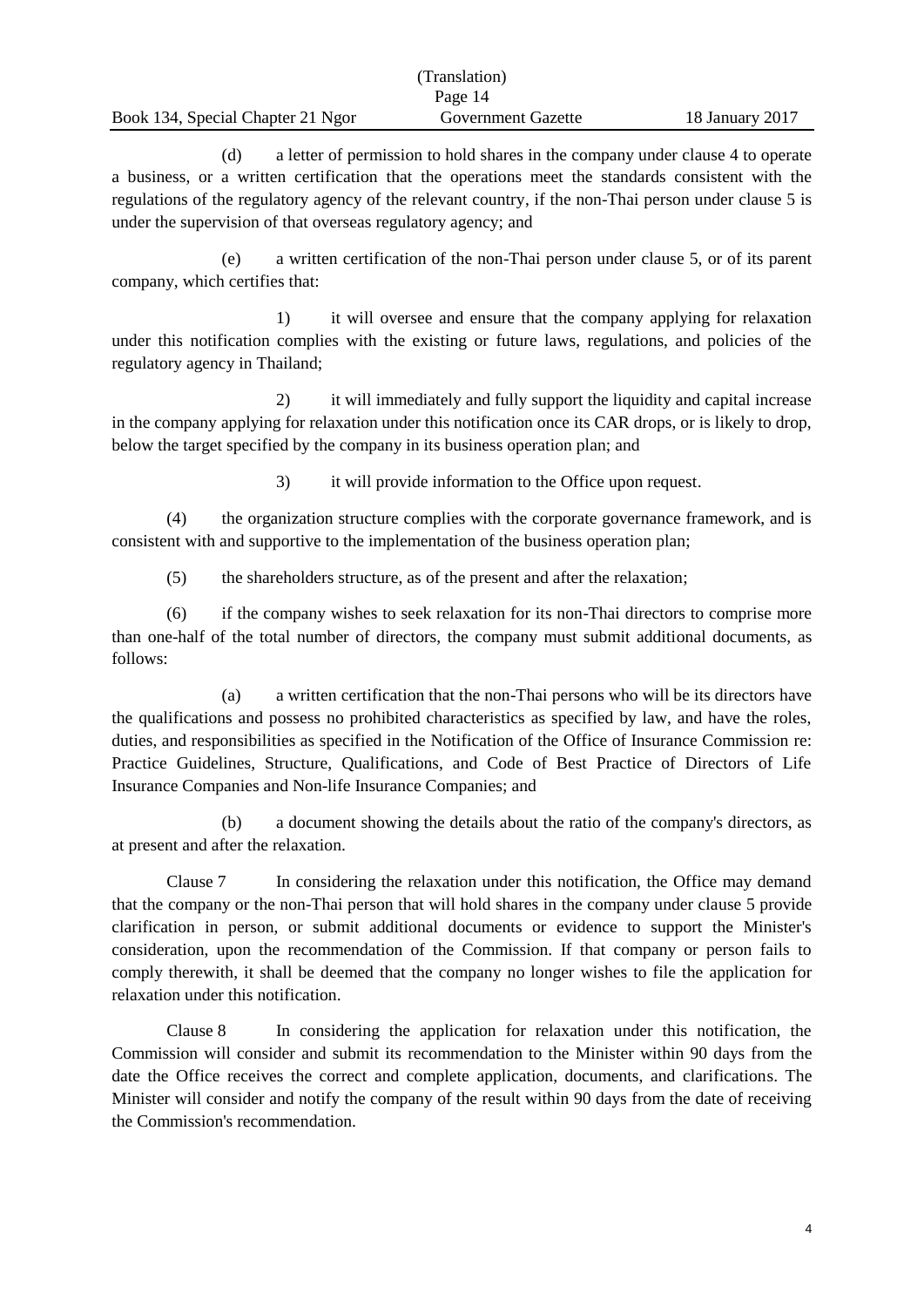|                                   | (Translation)      |                 |
|-----------------------------------|--------------------|-----------------|
|                                   | Page 15            |                 |
| Book 134, Special Chapter 21 Ngor | Government Gazette | 18 January 2017 |

In granting the relaxation, the Minister, upon the recommendation of the Commission, may also specify any conditions or time limits.

Clause 9 When relaxation is granted by the Minister, upon the recommendation of the Commission, under this notification, the company shall comply with the following.

(1) The company must have a total capital available of not less than Baht 4 billion throughout the period of its business operation.

(2) In the case of change in shareholding ratio of the non-Thai person who is granted relaxation under clause 5, the company must comply with the following:

(a) if the change in shareholding ratio of the non-Thai person represents five percent or more of the total voting shares sold, the company must report it to the Commissioner within 30 days of the date of that change; and

(b) if the change in shareholding ratio of the non-Thai person who is granted relaxation under clause 5 causes any non-Thai person, other than the person who is granted relaxation under this notification, to hold 20 percent or more of its total voting shares sold, the company must file an application with the Minister for relaxation, upon the recommendation of the Commission.

(3) The non-Thai person under clause 5, and the juristic person or individual in that non-Thai person's business group, will not be able to operate an insurance business in Thailand in the form of a branch of an overseas life insurance company, or to hold shares in another life insurance company, unless there is a reasonable cause and relaxation is granted by the Minister, upon the recommendation of the Commission, or the investment is made through a mutual fund, or a business of a similar nature to mutual fund, which is not considered to be the avoidance of the compliance with any requirement relating to shareholding ratio.

(4) The payment of dividends to shareholders can be made only when the company has fully complied with the business operation plan under clause  $6(2)(c)$ ,  $(d)$ ,  $(e)$ ,  $(f)$  and  $(g)$ , as well as the conditions and time limits prescribed by the Minister, upon the recommendation of the Commission.

Clause 10 If the company that is granted relaxation has a plan to accept a transfer of business by holding all shares in the transferor company, thereby causing the transferor company to have non-Thai persons hold more than 49 percent of its total voting shares sold, or to have non-Thai directors more than one-half of the total number of its directors, it shall be deemed that the Minister, upon the recommendation of the Commission, grants relaxation for the transferor company to have non-Thai persons hold more than 49 percent of its total voting shares sold, or to have non-Thai directors more than one-half of the total number of its directors, on a temporary basis for the purpose of implementing the entire business transfer or business consolidation plan of the company that is granted relaxation.